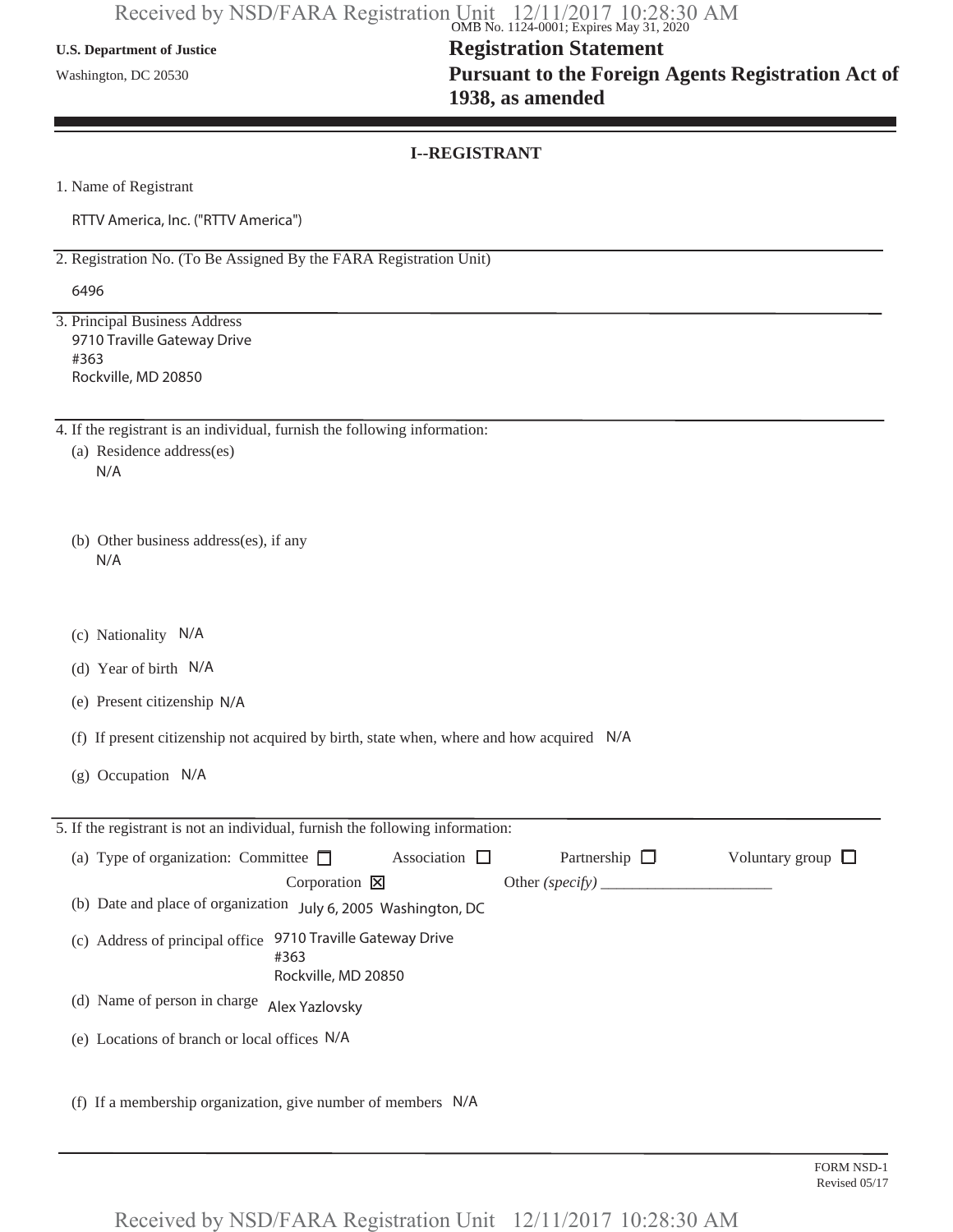(g) List all partners, officers, directors or persons performing the functions of an officer or director of the registrant.

Name Residence Address(es) Position Position Nationality<br>Ex Yazlovsky Supplied under separate cover Chief Executive Officer United States of America Supplied under separate cover to DOJ. Alex Yazlovsky

 (h) Which of the above named persons renders services directly in furtherance of the interests of any of the foreign principals? N/A

 (i) Describe the nature of the registrant's regular business or activity. As described in contracts provided to DOJ in 2013 and 2017, RTTV America performed multi-media production beginning in 2005 and distribution beginning in 2007. Two distribution contracts remain, but there is no current daily business activity.

 (j) Give a complete statement of the ownership and control of the registrant. Alex Yazlovsky (100%)

6. List all employees who render services to the registrant directly in furtherance of the interests of any of the foreign principals in other than a clerical, secretarial, or in a related or similar capacity.

N/A

Name Residence Address(es) Nature of Services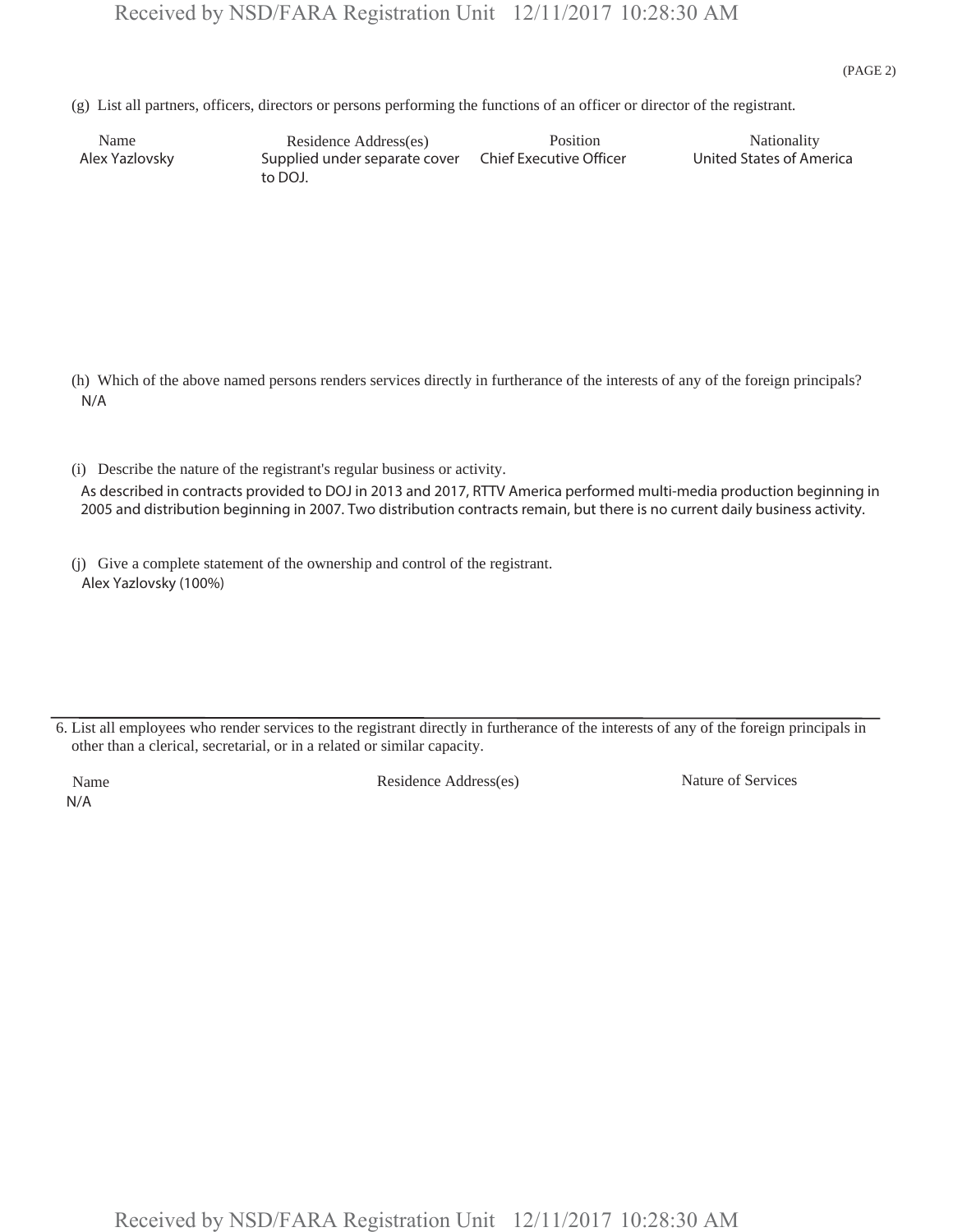(PAGE 3)

## **II--FOREIGN PRINCIPAL**

7. List every foreign principal<sup>1</sup> for whom the registrant is acting or has agreed to act.

The registrant has contractual agreements with ANO-TV Novosti. The registrant does not agree that it is acting/acted as an agent of a foreign principal, but is registering because DOJ has taken the position that the contractual relationship with ANO-TV Novosti falls under the registration obligations of FARA.

Foreign Principal Principal Address(es)

ANO TV-Novosti Borovaya Street 3, Building 1. Moscow, Russian Federation 111020

## **III--ACTIVITIES**

| 8. In addition to the activities described in any Exhibit B to this statement, will you engage or are you engaging now in activity on |        |                                        |  |
|---------------------------------------------------------------------------------------------------------------------------------------|--------|----------------------------------------|--|
| your own behalf which benefits any or all of your foreign principals?                                                                 | Yes 11 | $\overline{N}$ $\alpha$ $\overline{X}$ |  |
| If yes, describe fully.                                                                                                               |        |                                        |  |

## **IV--FINANCIAL INFORMATION**

#### 9. (a) **RECEIPTS-MONIES**

During the period beginning 60 days prior to the date of your obligation to register<sup>2</sup> to the time of filing this statement, did you receive from any foreign principal named in Item 7 any contribution, income, or money either as compensation or for disbursement or otherwise? Yes  $\times$  No  $\Box$ 

If yes, set forth below in the required detail and separately for each such foreign principal an account of such monies.<sup>3</sup>

| Foreign Principal | Date Received     | Purpose                               | Amount      |
|-------------------|-------------------|---------------------------------------|-------------|
| TV-Novosti        | August 28, 2017   | Pursuant to distribution Service      | \$3,908,425 |
|                   | August 30, 2017   | Agreements for access to distribution | \$3,000,000 |
|                   | September 7, 2017 | channels.                             | \$908,425   |

\$7,816,850

Total

2 An agent must register within ten days of becoming an agent, and before acting as such.

3 A registrant is required to file an Exhibit D if he collects or receives contributions, loans, moneys, or other things of value for a foreign principal, as part of a fundraising campaign. There is no printed form for this exhibit. (See Rule 201(e), 28 C.F.R. § 5.201(e)).

<sup>1</sup> The term "foreign principal," as defined in Section 1(b) of the Act, includes a foreign government, foreign political party, foreign organization, foreign individual and, for the purpose of registration, an organization or an individual any of whose activities are directly or indirectly supervised, directed, controlled, financed, or subsidized in whole or in major part by a foreign government, foreign political party, foreign organization or foreign individual.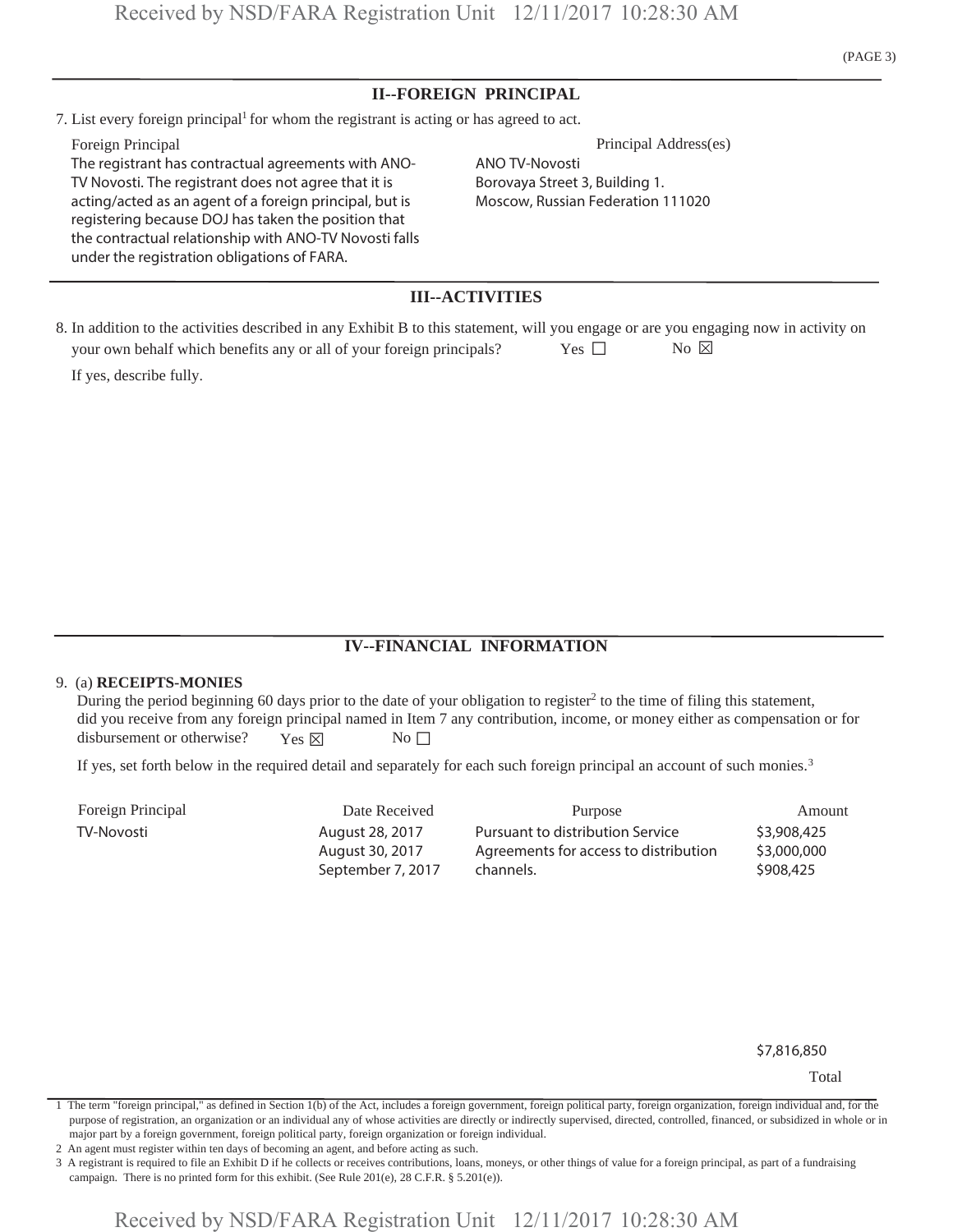(b) **RECEIPTS-THINGS OF VALUE** During the period beginning 60 days prior to the date of your obligation to register<sup>4</sup> to the time of filing this statement, did you receive from any foreign principal named in Item 7 anything of value<sup>5</sup> other than money, either as compensation, or for disbursement, or otherwise?  $Yes \Box$  No  $\boxtimes$ If yes, furnish the following information: Foreign Principal **Figure 2** Date Received **Thing of Value** Purpose 10. (a) **DISBURSEMENT-MONIES** During the period beginning 60 days prior to the date of your obligation to register<sup>6</sup> to the time of filing this statement, did you spend or disburse any money in furtherance of or in connection with your activities on behalf of any foreign principal named in<br>Item 7? Yes  $\boxtimes$  No  $\Box$ If yes, set forth below in the required detail and separately for each such foreign principal named including monies transmitted, if any, to each foreign principal. Date To Whom Purpose Amount (b) **DISBURSEMENTS-THINGS OF VALUE** During the period beginning 60 days prior to the date of your obligation to register<sup>7</sup> to the time of filing this statement, did you dispose of any thing of value<sup>8</sup> other than money in furtherance of or in connection with your activities on behalf of any foreign principal named in Item 7? Yes  $\Box$  No  $\boxtimes$ If yes, furnish the following information: Date Recipient Foreign Principal Thing of Value Purpose (c) **DISBURSEMENTS-POLITICAL CONTRIBUTIONS** During the period beginning 60 days prior to the date of your obligation to register<sup>9</sup> to the time of filing this statement, did you, Pursuant to distribution Service Agreement \$5,550,000 for access to distribution channels. 09/01/2017 Time Warner See addendum for expenses to wind down the business.

the registrant, or any short form registrant, make any contribution of money or other thing of value from your own funds and on your own behalf in connection with an election to any political office or in connection with any primary election, convention, or caucus held to select candidates for any political office? Yes  $\square$  No  $\boxtimes$ 

If yes, furnish the following information:

| Date | Amount or Thing of Value | Political Organization or Candidate | Location of Event |
|------|--------------------------|-------------------------------------|-------------------|
|------|--------------------------|-------------------------------------|-------------------|

4, 6, 7 and 9 See Footnote 2, on page 3.

5 and 8 Things of value include but are not limited to gifts, interest free loans, expense free travel, favored stock purchases, exclusive rights, favored treatment over competitors, "kickbacks", and the like.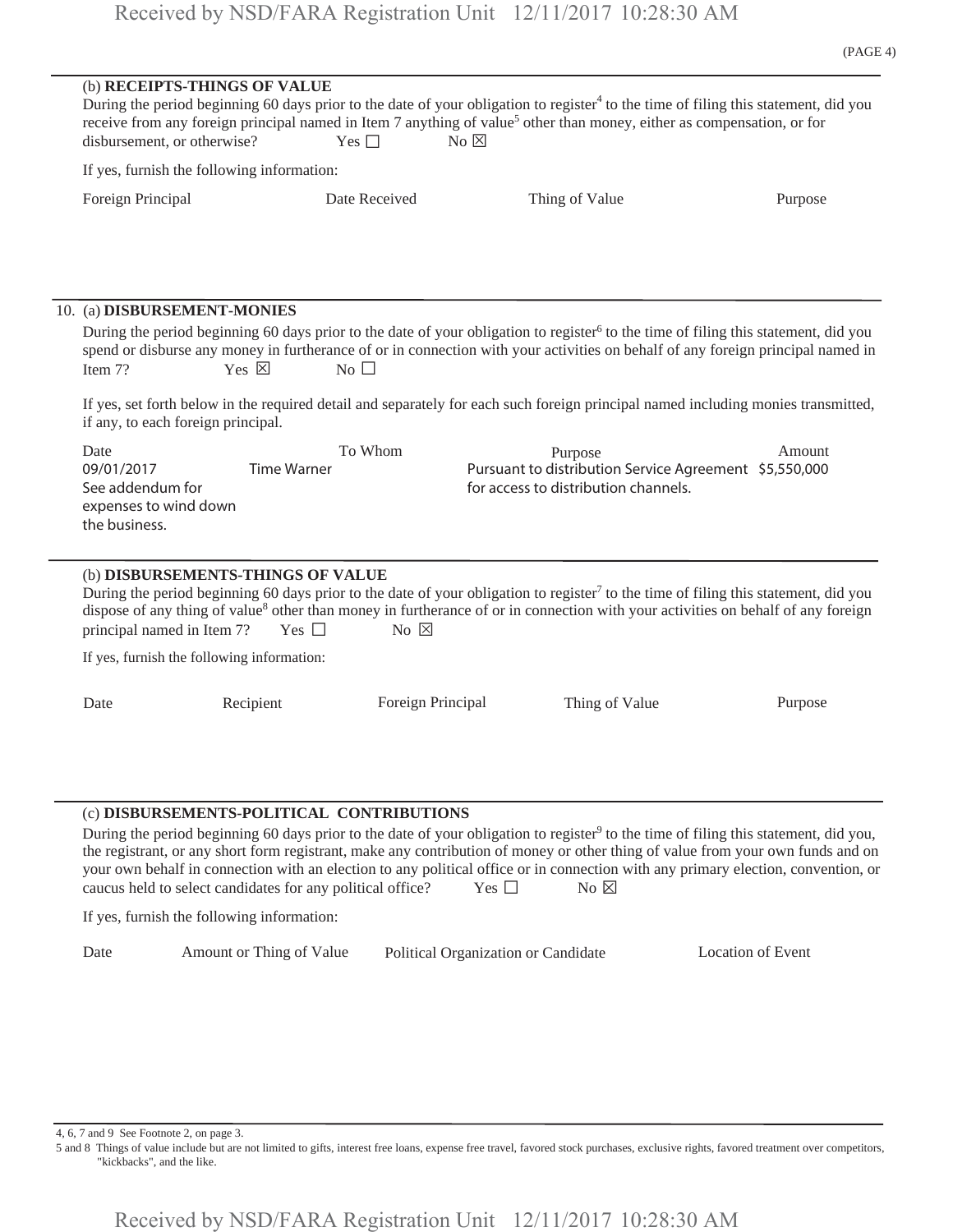## **V--INFORMATIONAL MATERIALS**<sup>10</sup>

| materials?<br>Yes $\Box$                                                                                                                                                             | No $\boxtimes$                                                                    | 11. Will the activities of the registrant on behalf of any foreign principal include the preparation or dissemination of informational                                                                                                                                                                                                                                  |
|--------------------------------------------------------------------------------------------------------------------------------------------------------------------------------------|-----------------------------------------------------------------------------------|-------------------------------------------------------------------------------------------------------------------------------------------------------------------------------------------------------------------------------------------------------------------------------------------------------------------------------------------------------------------------|
| IF YES, RESPOND TO THE REMAINING ITEMS IN THIS SECTION V.                                                                                                                            |                                                                                   |                                                                                                                                                                                                                                                                                                                                                                         |
| 12. Identify each such foreign principal.                                                                                                                                            |                                                                                   |                                                                                                                                                                                                                                                                                                                                                                         |
| informational materials?<br>If yes, identify each such foreign principal, specify amount and for what period of time.                                                                | Yes $\square$                                                                     | 13. Has a budget been established or specified sum of money allocated to finance your activities in preparing or disseminating<br>No $\square$                                                                                                                                                                                                                          |
| Yes $\square$<br>No $\square$<br>If yes, furnish the names and addresses of such persons or firms.                                                                                   |                                                                                   | 14. Will any public relations firms or publicity agents participate in the preparation or dissemination of such informational materials?                                                                                                                                                                                                                                |
|                                                                                                                                                                                      |                                                                                   |                                                                                                                                                                                                                                                                                                                                                                         |
| $\Box$ Radio or TV broadcasts<br>$\Box$ Advertising campaigns                                                                                                                        | $\Box$ Magazine or newspaper $\Box$ Motion picture films<br>$\Box$ Press releases | 15. Activities in preparing or disseminating informational materials will include the use of the following:<br>$\Box$ Letters or telegrams<br>$\Box$ Pamphlets or other publications $\Box$ Lectures or speeches                                                                                                                                                        |
| <b>Electronic Communications</b><br>$\Box$ Email                                                                                                                                     |                                                                                   |                                                                                                                                                                                                                                                                                                                                                                         |
| 16. Informational materials will be disseminated among the following groups:<br>$\Box$ Public officials<br>$\Box$ Legislators<br>$\Box$ Government agencies<br>Newspapers<br>Editors |                                                                                   | $\Box$ Civic groups or associations<br>$\Box$ Libraries<br>$\Box$ Educational groups<br>$\Box$ Nationality groups                                                                                                                                                                                                                                                       |
| 17. Indicate language to be used in the informational materials:<br>$\Box$ English                                                                                                   |                                                                                   | 10 The term informational materials includes any oral, visual, graphic, written, or pictorial information or matter of any kind, including that published by means of advertising,                                                                                                                                                                                      |
| filed pursuant to Section 4(b) of the Act.                                                                                                                                           |                                                                                   | books, periodicals, newspapers, lectures, broadcasts, motion pictures, or any means or instrumentality of interstate or foreign commerce or otherwise. Informational materials<br>disseminated by an agent of a foreign principal as part of an activity in itself exempt from registration, or an activity which by itself would not require registration, need not be |

Received by NSD/FARA Registration Unit 12/11/2017 10:28:30 AM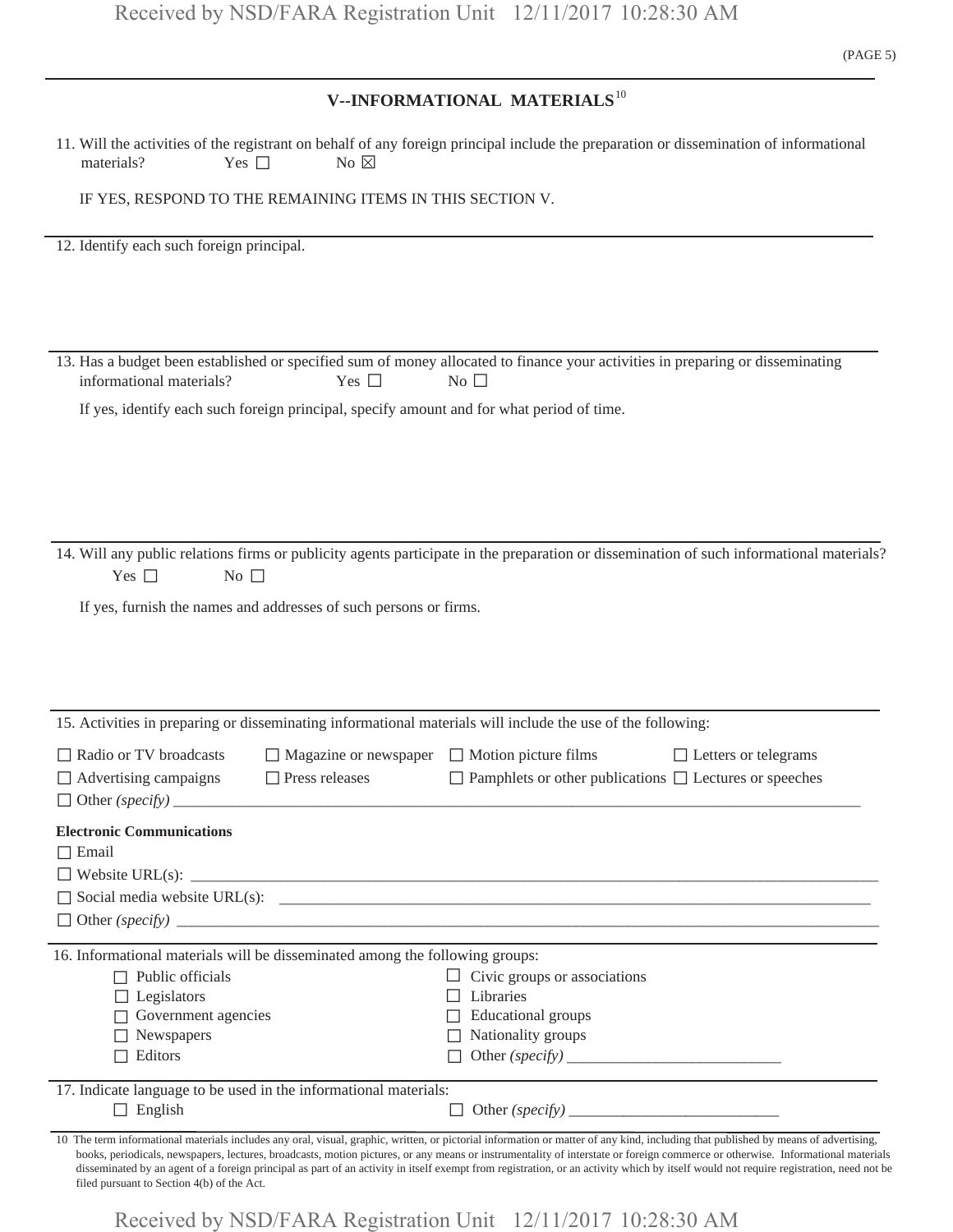## **VI--EXHIBITS AND ATTACHMENTS**

- 18. (a) The following described exhibits shall be filed with an initial registration statement:
	- *Exhibit A-* This exhibit, which is filed on Form NSD-3, sets forth the information required to be disclosed concerning each foreign principal named in Item 7.
	- *Exhibit B-* This exhibit, which is filed on Form NSD-4, sets forth the information concerning the agreement or understanding between the registrant and the foreign principal.
	- (b) An Exhibit C shall be filed when applicable. This exhibit, for which no printed form is provided, consists of a true copy of the charter, articles of incorporation, association, constitution, and bylaws of a registrant that is an organization. A waiver of the requirement to file an Exhibit C may be obtained for good cause shown upon written application to the Assistant Attorney General, National Security Division, U.S. Department of Justice, Washington, DC 20530. (See Rule 201(c) and (d)).
	- (c) An Exhibit D shall be filed when applicable. This exhibit, for which no printed form is provided, sets forth an account of money collected or received as a result of a fundraising campaign and transmitted for a foreign principal. (See Rule 201 (e)).

### **VII--EXECUTION**

In accordance with 28 U.S.C. § 1746, the undersigned swear(s) or affirm(s) under penalty of perjury that he/she has (they have) read the information set forth in this registration statement and the attached exhibits and that he/she is (they are) familiar with the contents thereof and that such contents are in their entirety true and accurate to the best of his/her (their) knowledge and belief, except that the undersigned make(s) no representation as to truth or accuracy of the information contained in the attached Short Form Registration Statement(s), if any, insofar as such information is not within his/her (their) personal knowledge.

(Date of signature) (Print or type name under each signature or provide electronic signature<sup>11</sup>)

December 10, 2017 *December 10, 2017 S/Alex Yazlovsky* **entitled as the structure of the Signed structure of the Signed structure of the Signed structure of the Signed structure of the Signed structure of the Signed st** 

11 This statement shall be signed by the individual agent, if the registrant is an individual, or by a majority of those partners, officers, directors or persons performing similar functions, if the registrant is an organization, except that the organization can, by power of attorney, authorize one or more individuals to execute this statement on its behalf.